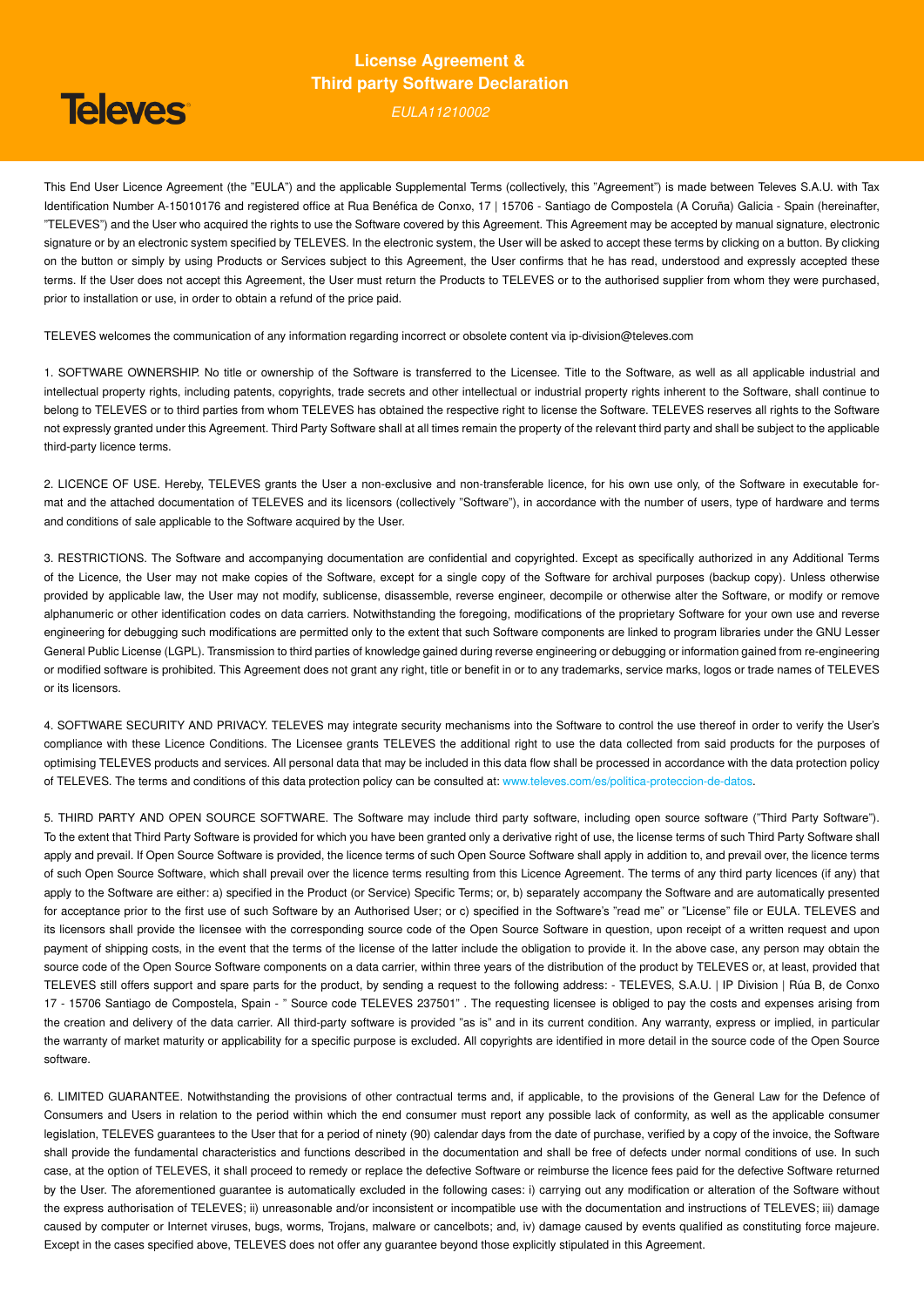## **Televes**

### **License Agreement & Third party Software Declaration**

*EULA11210002*

7. DISCLAIMER OF WARRANTIES. This Software has been developed with the utmost care and has been verified to function correctly in accordance with the current state of the art. Unless otherwise stated in this agreement, TELEVES disclaims all representations and warranties, express or implied, including any implied warranty of merchantability, fitness for a particular purpose or non-infringement, software quality or performance except where such exclusions are legally invalid. Statements about products, functionality or services in any communication with the User constitute technical information only, not a warranty.

8. LIMITATION OF LIABILITY. To the extent permitted by applicable law, in no event shall TELEVES or its licensors assume any liability for personal injury, consequential or lost profits, loss of income, profits or data, business interruption, or for special, direct, indirect, consequential, incidental or punitive damages, regardless of the reason for such damages and the content of your liability, or which arise from or are related to the use of the Software or the inability to use it, including those for which they arise and the content of your liability, incidental or punitive damages, regardless of the reason for such damages and the content of your liability, or that arise from or are related to the use of the Software or the inability to use it, even in those cases in which TELEVES or its licensors have been advised of the possibility of suffering such damages. TELEVES shall also not be liable for damages arising from deficient or incorrect configurations (including those that do not include sufficient - or any type of - password protection) of connections (including, but not limited to, broadband connections, such as ADSL, cable/DOCSIS and fibre optics, as well as VoIP or SIP connections), nor for costs (including connection charges) related to the Software supplied or arising from incorrect installations. The total maximum amount liability of TELEVES, its affiliates, licensors and its representatives, for all claims and damages related in any way to this agreement, in the aggregate and regardless of the form of action, shall be limited to the total amount paid by the User for the licence of the Software that caused the damage or is subject to claim, as stipulated in this Agreement. The foregoing limitations shall apply even in cases where the foregoing warranty fails to its essential purpose.

9. TERMINATION AND EARLY TERMINATION. This Agreement is effective until terminated. The User may terminate this Agreement early at any time by destroying all copies of the Software. TELEVES may terminate this Agreement at any time and without prior notice, when the User has not complied with any of the provisions herein. Upon termination of the Agreement for any reason, the User shall cease using the licensed Software and shall destroy all copies of the Software installed, including the backup copy.

10. GOVERNING LAW AND JURISDICTION. This Agreement shall be governed by Spanish law, and the parties submit to the courts and tribunals of the city of Santiago de Compostela (A Coruña - Spain), expressly waiving any other jurisdiction that may correspond to them.

11. SEVERABILITY. If any provision of this Agreement is held to be invalid, illegal or unenforceable, this Agreement shall remain valid without such provision, and such provision shall be deemed to be restated to reflect the will of the parties as inferred from the remainder of the Agreement and proper usage in this type of Agreement, in accordance with applicable law and, in particular, the rules of substantive law which shall apply to integrate the unenforceable provision of the Agreement.

12. INTEGRATION. This Agreement constitutes the entire and complete agreement between the User and TELEVES in relation to the present matter. It supersedes all prior oral or written communications, proposals, representations and warranties and supersedes any conflicting or additional terms of any statement, order, acceptance, or other communication between the parties relating to this matter during the term of this Agreement. This Agreement may only be modified in writing by the signatures of the authorized representatives of the Parties. In the event of a conflict between this Agreement and an Order, the Order shall prevail with respect to the Products or Services ordered hereunder. The terms of any purchase order or similar document of the Customer or User are excluded and such terms shall not apply to the Order for Products or Services and shall not supplement or modify this Agreement.

13. DATA PROTECTION. The user expressly authorises TELEVES to include in its files and process all personal data provided for the execution of this End User Licence Agreement. This data shall remain in the files of TELEVES, and the user who is the owner of the personal data or his/her legal representative may exercise the rights of access, rectification, cancellation and opposition in accordance with current legislation, by means of written communication sent by e-mail to [dpo@televescorporation.com,](mailto:dpo@televescorporation.com) accompanied by a document accrediting the identity and, where applicable, of the representation of the user, providing the details necessary to process the request.

2021 (c) Televes S.A.U. All rights reserved. <www.televes.com>

Open Source software is distributed in the hope that it will be useful, but WITHOUT ANY WARRANTY, even without the implied warranty of MERCHANTABILITY or FITNESS FOR A PARTICULAR PURPOSE.

All copyrights are further identified in the source code of the Open Source software.

Anyone may obtain the source code of the Open Source Software components on a data carrier by sending a request to our customer service department at the following address within three years after distribution of the product by TELEVES or at least as long as TELEVES provides support and spare parts for the product: